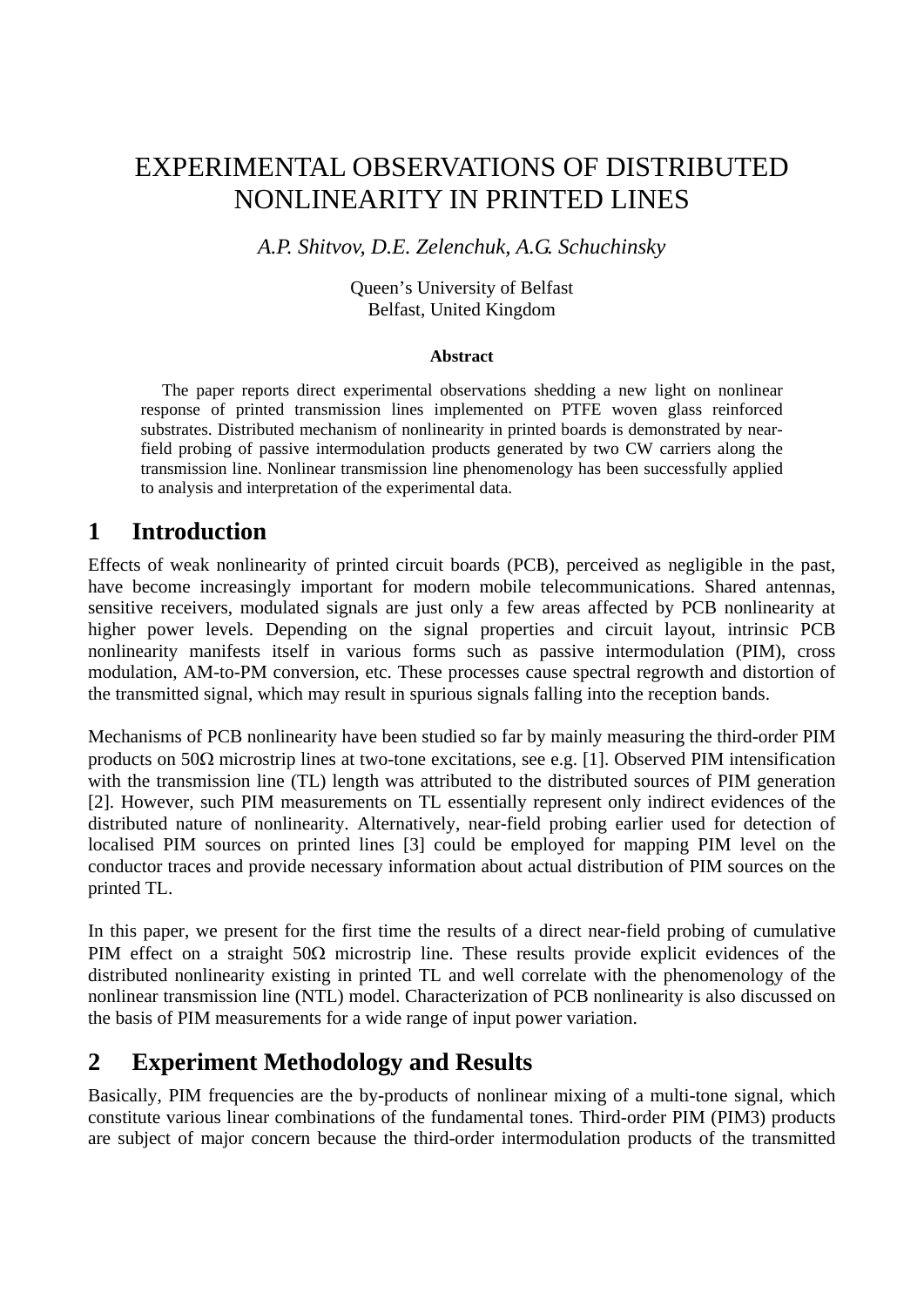multi-carrier signal may fall in the reception band, particularly for GSM networks. We employed PIM3 measurements to characterise intrinsic nonlinearity of printed boards.

The test setup for near field probing of PIM3 products was based on the standard Summitek SI-900B PIM analyzer used in transmission mode (Fig. 1). However, in contrast to the conventional arrangement, the receiving port of the analyzer was employed to measure PIM3 on the probe as two tones were injected at the input of the terminated microstrip transmission line. The capacitive nearfield probe made of 0.25˝ semi-rigid coaxial cable had six millimeter long pin with a rounded tip protruding from the enclosure; the probe was moved along a microstrip line at fixed height as shown in Fig. 1. Two orientations of the probe provided different coupling due to different distance to the trace surface: 2.5mm for the horizontal and 0.7mm for vertical probes. A straight  $50\Omega$ microstrip line of width 1.87mm and length 914mm was fabricated from 35 microns low profile copper cladding on 0.76mm thin PTFE based woven glass reinforced PCB laminate with DK=3.0, Df=0.0026. Immersion tin plating was used for trace coating.



Fig. 1: Measurement set-up (a) and probe arrangements: horizontal (b) and vertical (c)

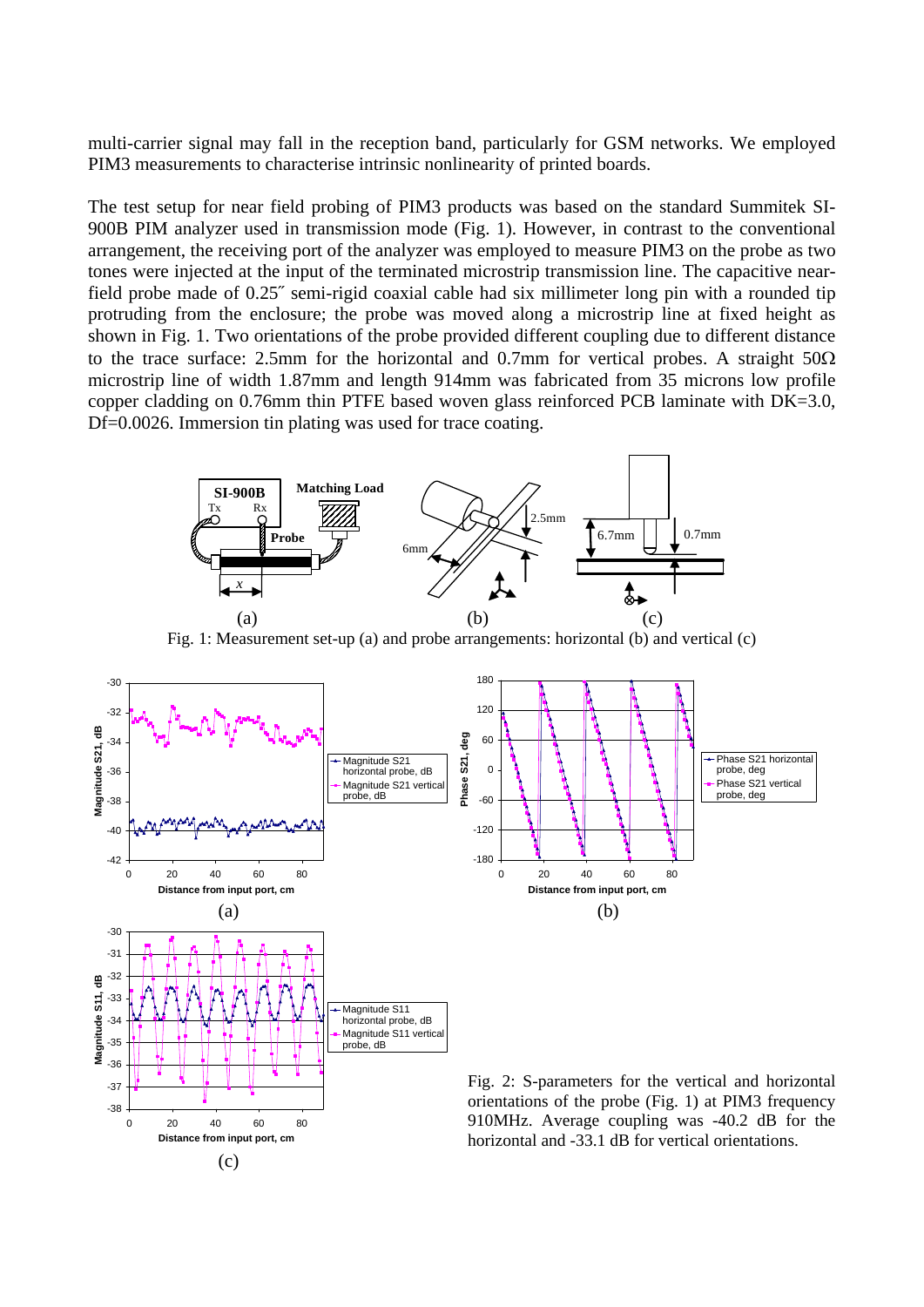To assess the probe effect on the measurements, the probe was characterised by its S-parameters. Linear dependences of the phase of S21 versus the probe position and fairly stable magnitudes (within measurement uncertainty): -33.1 dB at vertical and -40.2 dB at horizontal orientations, shown in Fig. 2, indicate that the probe caused very weak near-field perturbation. S11 also showed regular behaviour as the probe was moved along the line with stronger disturbance caused by the vertical probe. The results of PIM3 measurements at 2×44 dBm carrier power are shown in Fig. 3a for input ('Reverse') and output ('Forward') ports of the test line without probe. Fig. 3b displays the results of the near-field probing at 910MHz with 935MHz and 960MHz fundamental tones on the line terminated into a hundred meter long low-PIM semi-rigid  $50\Omega$  coaxial cable.



Fig. 3: PIM3 testing: a) PIM3 at the input ('Reverse') and output ('Forward') ports; b) Near-field probing results and NTL-simulations.



Fig. 4: Measured Forward PIM3 (dBm) as a function of the carrier power  $(P_{in}$ , dBm) @910MHz

The results in Fig. 3b clearly demonstrate the cumulative intensification of PIM3 as the probe moved away from the input port. The magnitude of ripples on the curves in Fig. 3b depends on the probe coupling: tighter coupling causes larger variations. In addition, it demonstrates a tendency of PIM3 saturation with the distance from input port. The observed cumulative growth of PIM3 level and long distance saturation are consistent with the nonlinear transmission line (NTL) model and appear as the manifestations of distributed nonlinearity and attenuation [4]. Details of the model and analysis will be presented elsewhere, and now we only illustrate very good correlation between the model of the TL with distributed nonlinearity and the results of near-field probing (Fig. 3b).

To gain a deeper insight into nature of PCB nonlinearity, we performed PIM3 measurements in a wide range of variation of the carrier power (Fig. 4). The power curve shows saturating behaviour at higher power levels. The measured slop of the PIM3 curve versus the carrier power differs from the theoretical value of 3 predicted by the simple PIM3 models [4]. Analysis of the model limitations has revealed that the basic third-order model, despite good agreement with the near-field results, is rather incomplete for thorough